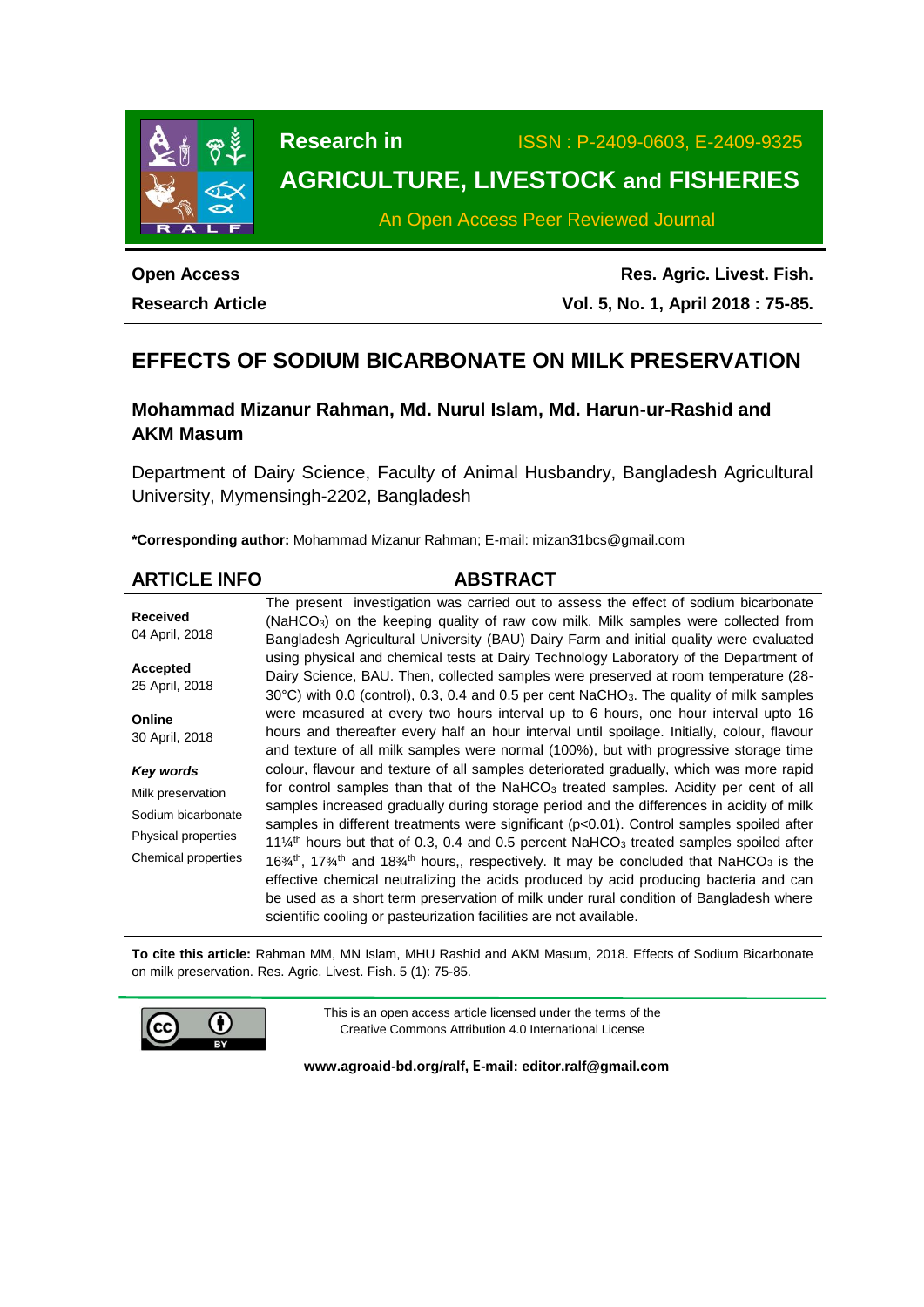### **INTRODUCTION**

Milk is the nature's almost perfect food. According to Eckles et al. (1971) milk contains on an aver average 87.25% water and 3.80% fat, 3.50% protein, 4.80% of lactose and 0.65% minerals. Besides these milk contains considerable amount of fat soluble vitamins (Vit. A, D, E, K) and water soluble vitamins (Vit. Bcomplex and Vit.C). The nutritive value of milk depends on its freshness, cleanliness, purity and wholesomeness. For this reason, the time interval between milk collected from the small farmers to the consumers is primarily most important. There is every possibility of spoilage of milk during that time. So, it is very important to adopt some technique for increasing the shelf life of milk. The presence of different types of microorganisms or undesirable bacteria in milk may cause deterioration of flavour, colour, taste or physical appearance. At the same time spoilage takes place rapidly due to the formation of excess lactic acid from the breakdown of lactose by lactic acid producing bacteria. To make the milk safe for public health and also to increase its shelf life it is very important to preserve milk scientifically. Due to lack of proper milk preservation facilities, a huge quantity of milk undergoes spoilage every year in our country.

Milk can be preserved for a while for human consumption by using some chemical substances such as hydrogen peroxide (H2O2) (Hossain et al*.,* 1989), sodium bicarbonate (NaHCO3) (Kukde et al., 1991), etc. and by regulating the temperature i.e. cooling, pasteurization and boiling. Cooling and pasteurization facilities are not available throughout the country. At the same time, heated boiled milk is not also popular in our country. Established dairy farms have modern facilities for milk preservation but small farmers or the poor formers or vendors or goalas who live in rural areas have no such types of facilities for milk preservation. Most of the farmers or vendors are illiterate and they do not know how to preserve milk scientifically. It is urgently needed to develop low cost short time milk preservation technology in order to reduce the spoilage of milk which usually occurs during transportation and keeping long time without applying any scientific technique before marketing.

Sodium bicarbonate (NaHCO3) is a cheap chemical available in local market, present in powder form, white in colour and very easy to handle. Haddadin et al. (1996) from a preliminary study found that sodium bicarbonate is useful for short time preservation of milk. It is expected that handling of this chemical will be very easy by the farmers and there will be no hazards effects on public health. Local goalas or vendors or farmers are using this chemical for milk preservation but scientifically its feasibility as milk preservative has not been carried out widely. Hence, this experiment was conducted to monitor the usefulness of sodium bicarbonate (NaHCO<sub>3</sub>) as milk preservative.

### **MATERIALS AND METHODS**

#### **Site of experiment**

The experiment was conducted at Dairy Technology and Dairy Microbiology laboratory of the Department of Dairy Science, Bangladesh Agricultural University (BAU), Mymensingh-2202, Bangladesh.

#### **Sources of milk**

Whole milk was collected from, BAU Dairy Farm, Mymensingh-2202, Bangladesh. Suggestions were given to the milkers before milking the cows for maintaining all hygienic measures. Milk was poured from one pail to another after milking. To avoid the incorporation of air it was allowed to stand for a while and thereafter milk was taken to the Laboratory for experimental purpose.

#### **Experimental procedure**

The collected milk samples after thoroughly mixing was divided into four equal parts. Out of four parts, one was kept as whole milk without  $N = N_G$  (control) and the other three parts were preserved with different levels of NaHCO<sub>3</sub> such as milk sample with 0.3% NaHCO<sub>3</sub>; milk sample with 0.4% and milk sample with 0.5% NaHCO<sub>3</sub>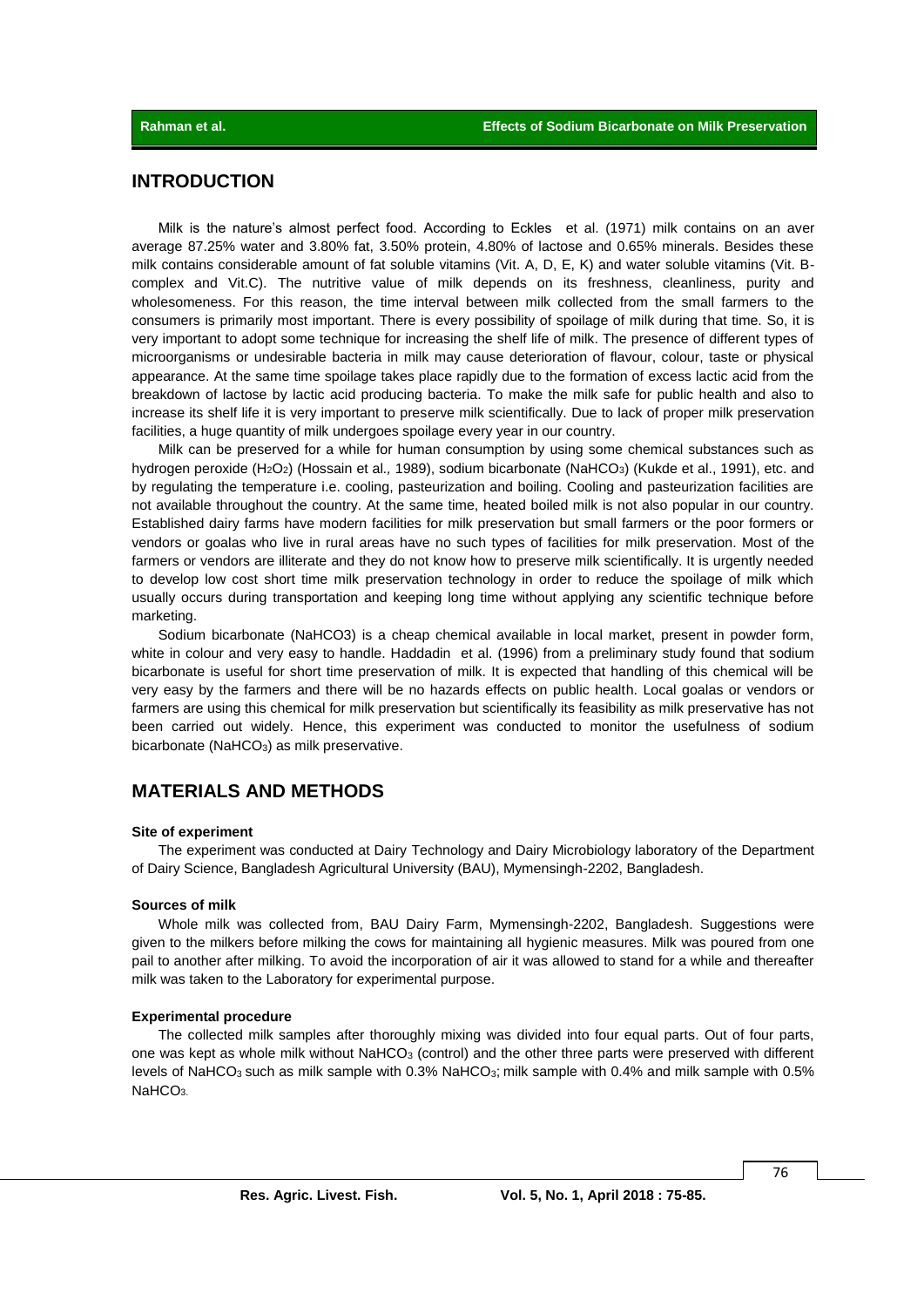The physical, chemical and microbiological parameters used to monitor the qualities of milk were determined initially just before adding NaHCO<sub>3</sub> and then after two hours interval upto 6 hours, one hour interval upto 16 hours and thereafter every half an hour interval until the milk samples were spoiled.

#### **Physical and chemical tests**

The physical and chemical tests of each milk sample were performed in the laboratory. The physical test comprised of organoleptic tests, viz., colour, flavor and texture, specific gravity, clot-in-boiling and stability using alcohol test of milk. The chemical test included the acidity test only. Organoleptic tests were performed with an expert panel of judges. Specific gravity, clot-on-boiling and alcohol test was done as per method described by Tessama and Tibbo (2009). Acidity test was done by titrating milk with N/10 NaOH solution as per method described by Bilkis et al. (2013).

#### **Statistical analysis**

Statistical analysis was done by using Randomized Complete Block Design (RCBD) as per Bailey (2008). Analysis of variance was done to find the statistical difference (Significant or not) among the different treatments and in case of significant difference LSD value was calculated to make a comparison among the treatment means.

### **RESULTS AND DISCUSSION**

#### **Initial quality of milk**

The physical, chemical and microbiological qualities of milk were determined before adding NaHCO<sub>3</sub> with milk sample. Results obtained from initial analysis were in the standard level and are presented in Table 1.

|  | Table 1. Observation of the quality of milk before adding the preservative |  |  |  |  |
|--|----------------------------------------------------------------------------|--|--|--|--|
|--|----------------------------------------------------------------------------|--|--|--|--|

| <b>Parameters</b>                     | Initial quality*               |
|---------------------------------------|--------------------------------|
| Fat (g/kg)                            | $42.0 \pm 0.23$                |
| Specific gravity                      | $1.031 \pm 0.0016$             |
| Colour (% of normal condition)        | Normal 100% (golden yellowish) |
| Flavour (% of normal condition)       | Normal 100%                    |
| Texture (% of normal condition)       | Normal 100%                    |
| Alcohol test<br>Clot-on-Boiling (COB) | $(-Ve)$<br>$(-Ve)$             |
| Acidity (%)                           | $0.1173 \pm 0.49$              |
| Temperature                           | $28-30$ °C                     |

\*Initial quality of milk before starting the experiment

#### **Physical parameters**

#### *Colour*

Colour of all milk samples before starting experiment was normal (golden yellowish white). No abnormality in colour was detected (Table 1). Regarding milk colour, Eckles et al. (1971) stated that milk ranges in colour from a bluish-white to a golden yellowish, depending upon the breed of animal, the kind of feed and the amount of fat and solids present. In large qualities, milk appears entirely opaque while in thin layers, it is slightly transparent. Milk from which the fat has been removed or milk which is low in fat percentage shows a bluish tint.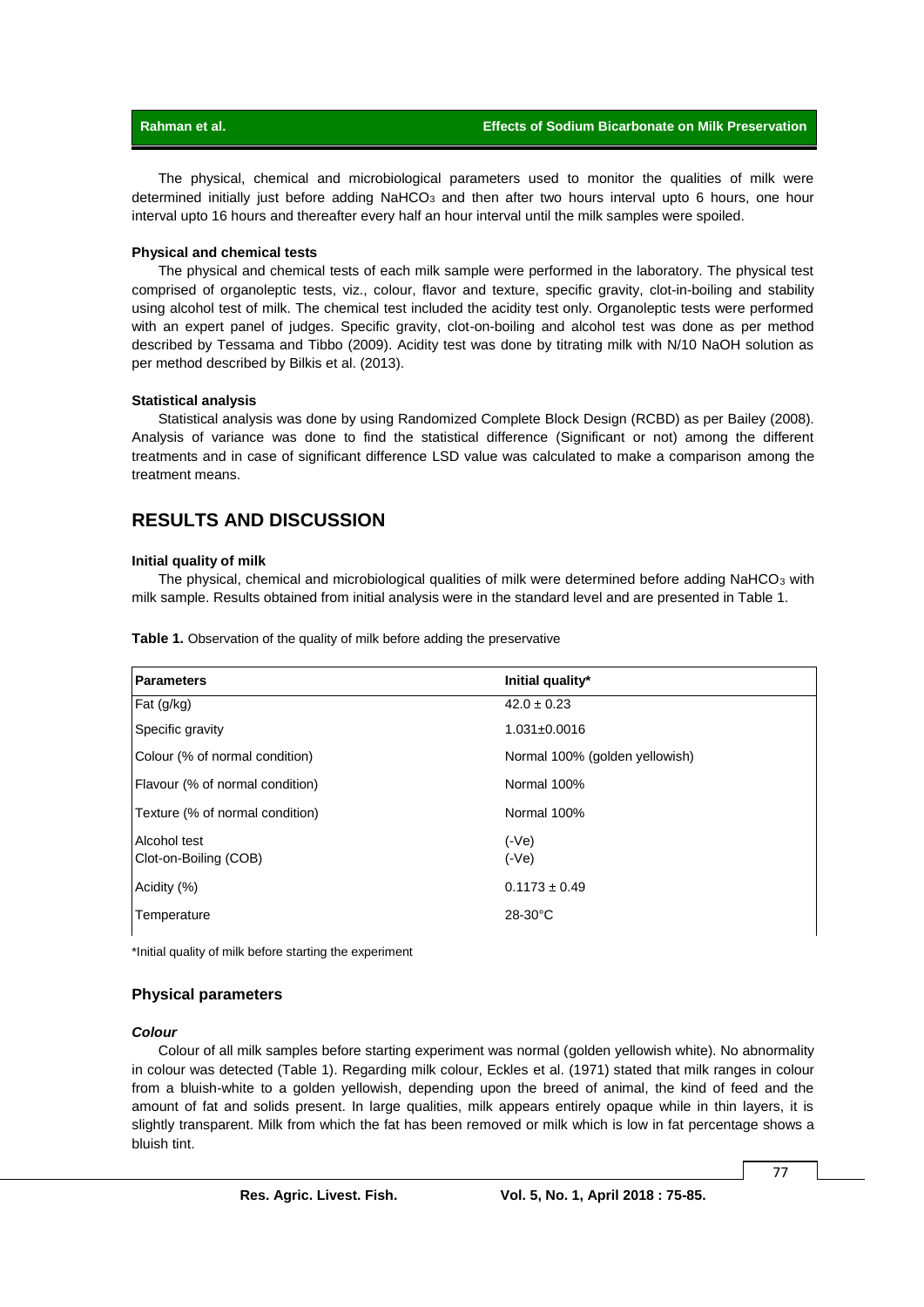From the Table 2, it is evident that for whole milk (control) and 0.3, 0.4 and 0.5 percent NaHCO<sub>3</sub> treated milk samples, color was normal upto 10½<sup>th</sup>, 16<sup>th</sup>, 17<sup>th</sup> and 18<sup>th</sup> hours, respectively and after which color became bleached. Colour deterioration was very rapid in whole milk (control) followed by 0.3, 0.4 and 0.5 percent NaHCO<sub>3</sub> treated milk samples. This indicates that NaHCO<sub>3</sub> could be used as a short term milk preservative under rural areas where scientific cooling or pasteurization facilities are not available.

**Table 2.** Colour quality of control and different proportions of sodium bicarbonate treated milk samples during preservation period

|                          | Control*         | <b>Treatments</b> |                  |                  |  |  |  |  |  |
|--------------------------|------------------|-------------------|------------------|------------------|--|--|--|--|--|
| Hour                     |                  | $0.3\%**$         | $0.4\%**$        | $0.5\%**$        |  |  |  |  |  |
| 0-6 <sup>th</sup> Hour   | Golden yellowish | Golden yellowish  | Golden yellowish | Golden yellowish |  |  |  |  |  |
| 7 <sup>th</sup> Hour     | Do               | Do                | Do               | Do               |  |  |  |  |  |
| 8 <sup>th</sup> Hour     | Do               | Do                | Do               | Do               |  |  |  |  |  |
| 9 <sup>th</sup> Hour     | Do               | Do                | Do               | Do               |  |  |  |  |  |
| 10 <sup>th</sup> Hour    | Do               | Do                | Do               | Do               |  |  |  |  |  |
| 101/2 <sup>th</sup> Hour | Do               | Do                | Do               | Do               |  |  |  |  |  |
| 111/4 <sup>th</sup> Hour | Bleached         | Do                | Do               | Do               |  |  |  |  |  |
| 12 <sup>th</sup> Hour    | Do               | Do                | Do               | Do               |  |  |  |  |  |
| 13 <sup>th</sup> Hour    | Do               | Do                | Do               | Do               |  |  |  |  |  |
| 14 <sup>th</sup> Hour    | Do               | Do                | Do               | Do               |  |  |  |  |  |
| 15 <sup>th</sup> Hour    | Do               | Do                | Do               | Do               |  |  |  |  |  |
| 16 <sup>th</sup> Hour    | Do               | Do                | Do               | Do               |  |  |  |  |  |
| 161/2 <sup>th</sup> Hour | Do               | Bleached          | Do               | Do               |  |  |  |  |  |
| 16% <sup>th</sup> Hour   | Do               | Do                | Do               | Do               |  |  |  |  |  |
| 17th Hour                | do               | do                | Do               | Do               |  |  |  |  |  |
| 171/2 <sup>th</sup> Hour | Do               | Do                | Bleached         | Do               |  |  |  |  |  |
| 173/4th Hour             | Do               | Do                | Do               | Do               |  |  |  |  |  |
| 18 <sup>th</sup> Hour    | Do               | Do                | Do               | Do               |  |  |  |  |  |
| 181/2 <sup>th</sup> Hour | Do               | Do                | Do               | Bleached         |  |  |  |  |  |
| 18% <sup>th</sup> Hour   | Do               | Do                | Do               | Do               |  |  |  |  |  |
| 19th Hour                | Do               | Do                | Do               | Do               |  |  |  |  |  |
| 191/4 <sup>th</sup> Hour | Do               | Do                | Do               | Do               |  |  |  |  |  |
| 191/2 <sup>th</sup> Hour | Do               | Do                | Do               | Do               |  |  |  |  |  |
| 1934th Hour              | Do               | Do                | Do               | Do               |  |  |  |  |  |
|                          |                  |                   |                  |                  |  |  |  |  |  |

\*Control means milk sample without sodium bicarbonate

\*\*Percentage of sodium bicarbonate in milk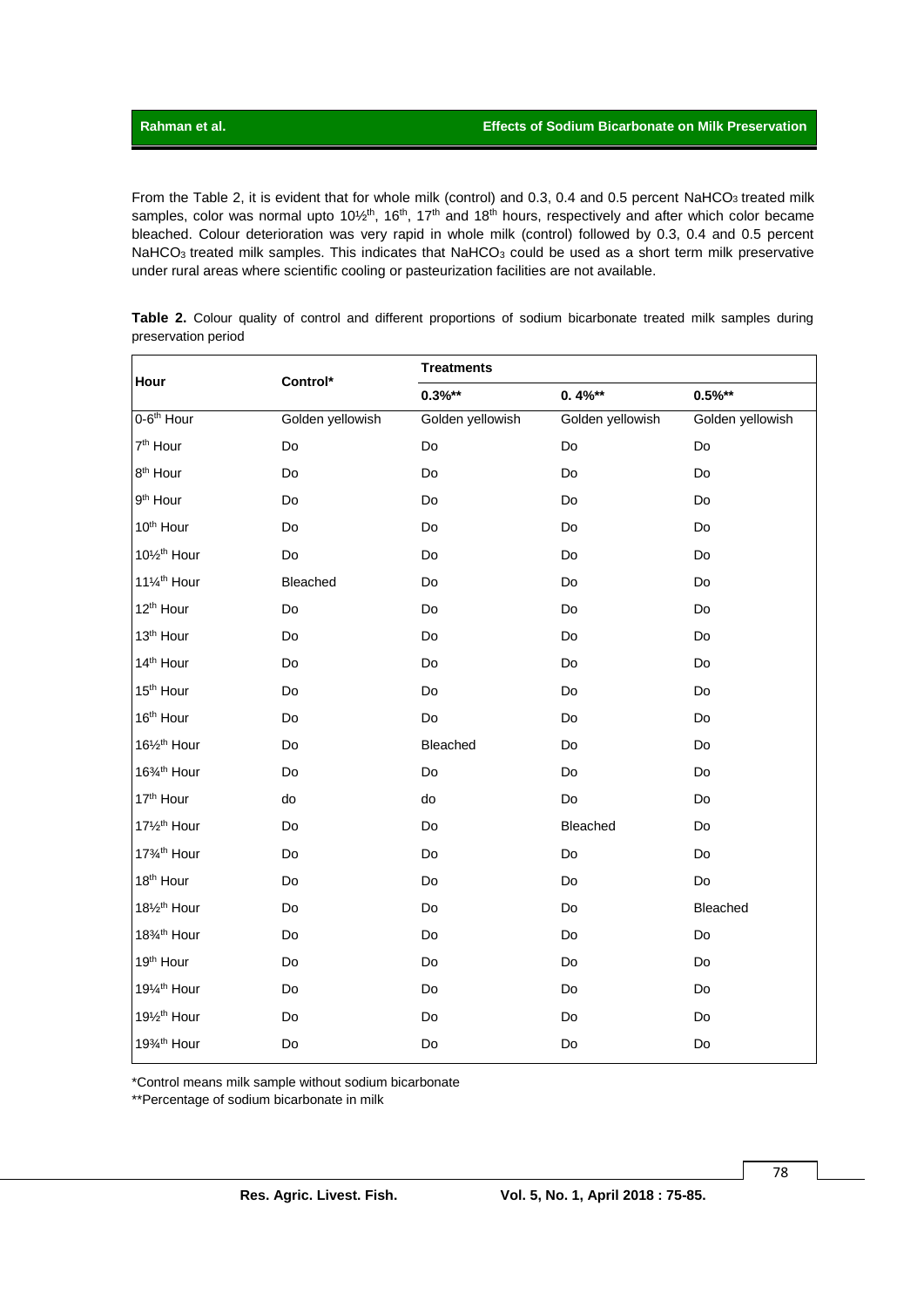#### *Flavour*

The flavour of all milk samples before starting the experiment was normal (100%). All samples showed pleasing aromatic flavour. It has been shown that the pleasing aromatic flavour of milk may be correlated with high lactose and relatively low chloride content. Low lactose and high chloride content probably would mean milk with salty flavour (Eckles et al*.,* 1971). Biswas (1997) found that flavour of all milk samples collected from BAU dairy farm was normal.

|  |                     |  |  |  |  | Table 3. Flavour quality of control and different proportions of sodium bicarbonate treated milk samples during |  |  |
|--|---------------------|--|--|--|--|-----------------------------------------------------------------------------------------------------------------|--|--|
|  | preservation period |  |  |  |  |                                                                                                                 |  |  |

| Hour                            | Control       |               | <b>Treatments</b> |               |  |  |  |  |
|---------------------------------|---------------|---------------|-------------------|---------------|--|--|--|--|
|                                 |               | 0.3%          | 0.4%              | 0.5%          |  |  |  |  |
| $0-6th$                         | Pleasing      | Pleasing      | Pleasing          | Pleasing      |  |  |  |  |
| 7 <sup>th</sup>                 | Pleasing      | Pleasing      | Pleasing          | Pleasing      |  |  |  |  |
| 8 <sup>th</sup>                 | Pleasing      | Pleasing      | Pleasing          | Pleasing      |  |  |  |  |
| g <sup>th</sup>                 | Pleasing      | Pleasing      | Pleasing          | Pleasing      |  |  |  |  |
| 10 <sup>th</sup>                | Pleasing      | Pleasing      | Pleasing          | Pleasing      |  |  |  |  |
| $10\frac{1}{2}$ <sup>th</sup>   | Pleasing      | Pleasing      | Pleasing          | Pleasing      |  |  |  |  |
| $11\frac{1}{4}$ <sup>th</sup>   | Pleasing      | Pleasing      | Pleasing          | Pleasing      |  |  |  |  |
| 12 <sup>th</sup>                | Slightly sour | Pleasing      | Pleasing          | Pleasing      |  |  |  |  |
| 13 <sup>th</sup>                | Slightly sour | Pleasing      | Pleasing          | Pleasing      |  |  |  |  |
| 14 <sup>th</sup>                | Sour          | Pleasing      | Pleasing          | Pleasing      |  |  |  |  |
| 15 <sup>th</sup>                | Sour          | Pleasing      | Pleasing          | Pleasing      |  |  |  |  |
| 16 <sup>th</sup>                | Sour          | Pleasing      | Pleasing          | Pleasing      |  |  |  |  |
| $16\frac{1}{2}$ <sup>th</sup>   | Sour          | Pleasing      | Pleasing          | Pleasing      |  |  |  |  |
| $16\frac{3}{4}$ <sup>th</sup>   | <b>Bitter</b> | Slightly sour | Pleasing          | Pleasing      |  |  |  |  |
| 17 <sup>th</sup>                | <b>Bitter</b> | Slightly sour | Pleasing          | Pleasing      |  |  |  |  |
| $17\frac{1}{2}$ <sup>th</sup>   | <b>Bitter</b> | Sour          | Pleasing          | Pleasing      |  |  |  |  |
| $17\frac{3}{4}$ th              | <b>Bitter</b> | Sour          | Slightly sour     | Pleasing      |  |  |  |  |
| 18 <sup>th</sup>                | <b>Bitter</b> | Sour          | Slightly sour     | Pleasing      |  |  |  |  |
| $18\frac{1}{2}$ <sup>th</sup>   | <b>Bitter</b> | Sour          | Sour              | Pleasing      |  |  |  |  |
| $18\frac{3}{4}$ th              | <b>Bitter</b> | Sour          | Sour              | Pleasing      |  |  |  |  |
| 19 <sup>th</sup>                | <b>Bitter</b> | <b>Bitter</b> | Sour              | Slightly sour |  |  |  |  |
| $19\frac{1}{4}$ <sup>th</sup>   | <b>Bitter</b> | <b>Bitter</b> | Sour              | Slightly sour |  |  |  |  |
| 191/ <sub>2</sub> <sup>th</sup> | <b>Bitter</b> | <b>Bitter</b> | Sour              | Slightly sour |  |  |  |  |
| $19^{3/4}$                      | <b>Bitter</b> | <b>Bitter</b> | Sour              | Slightly sour |  |  |  |  |

Legends: Control = whole milk without  $N$ aHCO<sub>3</sub> (control) and the other three parts were preserved with different levels of NaHCO<sub>3</sub> such as milk sample with 0.3% NaHCO<sub>3</sub>; milk sample with 0.4% NaHCO<sub>3</sub> and milk sample with 0.5% NaHCO<sub>3</sub>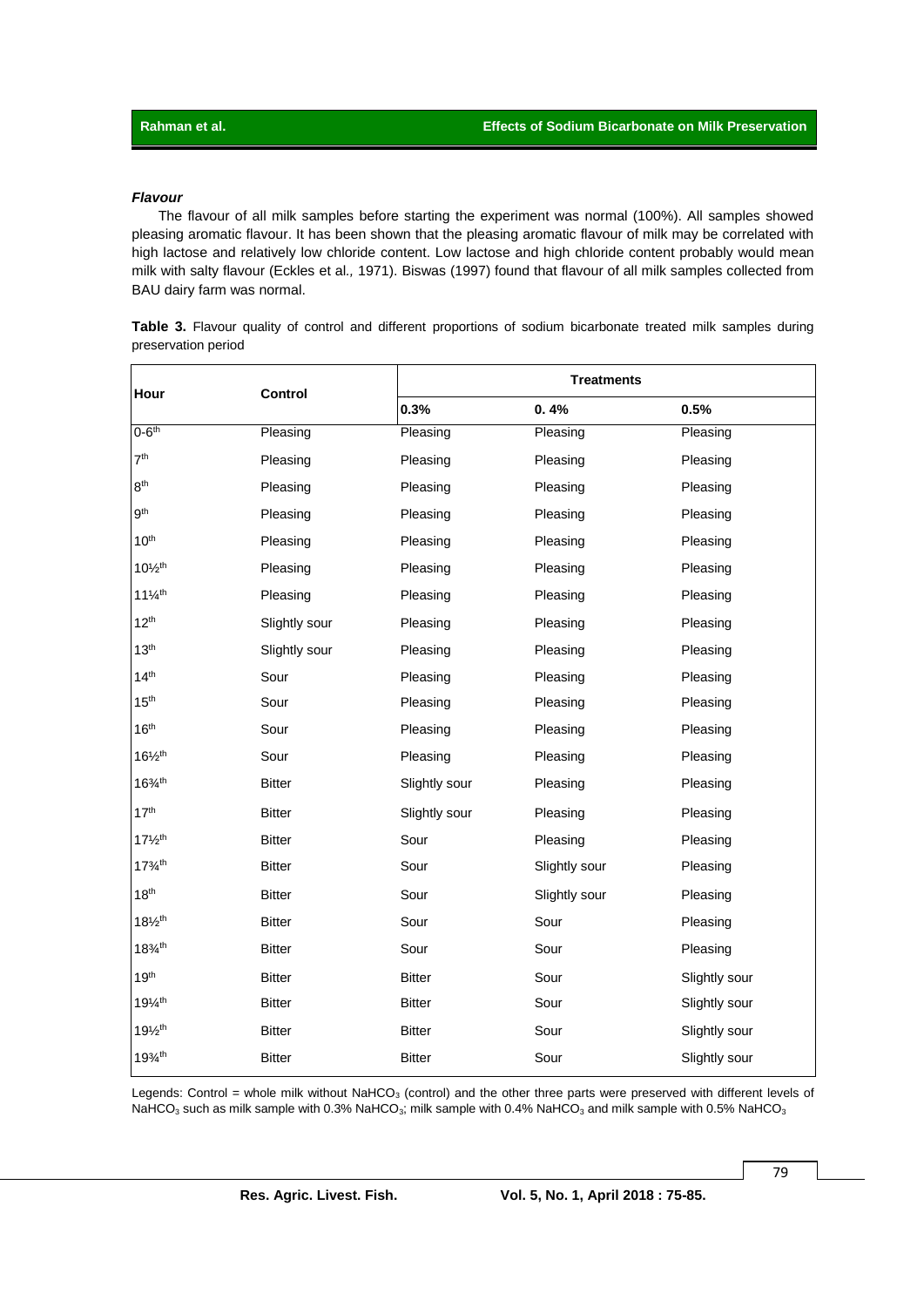In this experiment, flavour of whole milk (control) and 0.3, 0.4, and 0.5 percent NaHCO<sub>3</sub> treated milk samples were acceptable upto 11¼<sup>th</sup>, 16½<sup>th</sup>, 17½<sup>th</sup> and above 18¾<sup>th</sup> hours, respectively (Table 3). After that time, the flavour was becoming unacceptable. This result showed that NaHCO<sub>3</sub> is effective for controlling the flavour of milk. This was due to the fact that in fresh milk (control) lactic acid produced from the fermentation of lactose was not neutralized. But in NaHCO<sub>3</sub> treated milk samples lactic acid produced was neutralized by NaHCO<sub>3</sub> and hence the keeping quality of milk was increased.

#### *Texture*

All milk samples before starting the experiment was normal in Texture. The texture of all milk samples is shown in Table 4. Texture of normal milk is designated as free flowing liquid. Its viscosity is higher than water. Some solids exits in true solution phase, some are at colloidal state and some other portions as coarse dispersion phase. Texture of milk changes if some portion of fat is removed or water is added for adulteration purpose. In such case, milk becomes less viscous. Acidity development can also change the texture of milk. So the present results indicate that milk collected from BAU Dairy Farm was fresh and no fat had been removed from the milk. The normal texture of milk is stated as "free flowing liquid". From the Table 4, it is evident that the texture of whole milk (control) and 0.3, 0.4, and 0.5 percent NaHCO<sub>3</sub> treated milk samples were normal upto  $10\frac{1}{2}$ th,  $16\frac{th}{n}$ ,  $17\frac{1}{2}$ th and above  $18\frac{3}{4}$ th hours of study, respectively. Thereafter samples become clotted. The whole milk (control) sample clotted earlier than NaHCO<sub>3</sub> treated milk samples. The clotting time depends upon the percent of NaHCO $_3$  used for preserving milk. Texture deterioration was rapid in fresh milk due to lactic acid production than treated milk with NaHCO3.

#### *Specific gravity*

Average specific gravity of milk samples was 1.031±0.0016. The specific gravity was within the normal range of specific gravity of milk. Generally the specific gravity of fresh milk is within the range of 1.027 to 1.035 having an average value of 1.031 (Eckles et al., 1971). Adulteration of milk by adding water decreased its specific gravity. In our experiment, the average specific gravity of milk samples was within the normal range but slightly below the average specific gravity of milk (1.031). This might be due to high fat and slightly low SNF content of milk. Eckles et al. (1971) stated that as milk fat is the lightest constituents of milk, the more that is present, lower the specific gravity will be and in a like manner, the greater the percentage of SNF the heavier the milk will be. Similar type of specific gravity was obtained by Biswas (1997) for BAU Dairy Farm milk.

#### *Clot-on-boiling test (COB)*

The results of acidity tests were confirmed by clot-on-boiling (COB) test. The test showed negative results indicated that there was no developed acidity and the quality of the milk sample was good. The results of COB test are shown in (Table 5). The COB test was positive at  $11\frac{1}{2}$ <sup>th</sup>,  $16\frac{3}{4}$ <sup>th</sup>,  $17\frac{3}{4}$ <sup>th</sup> and  $18\frac{3}{4}$ <sup>th</sup> hours for whole milk (control) and 0.3, 0.4 and 0.5 percent NaHCO<sub>3</sub> treated milk samples, respectively. From this result, it is clear that whole milk (control) sample clotted earlier than that of NaHCO<sub>3</sub> treated milk samples. This was due to more acid production in fresh milk samples. On the other hand,  $N$ aHCO<sub>3</sub> neutralized the acids produced by lactic acid producing bacteria from the breakdown of lactose. Clot-on-boiling test confirms the results of acidity test. This test also indicates that NaHCO $_3$  could be used as milk preservative under village or rural areas of Bangladesh. The result of this study agrees with the results of El-Safety et al*.* (1978), Hossain (1989) and Barabas (1995).

80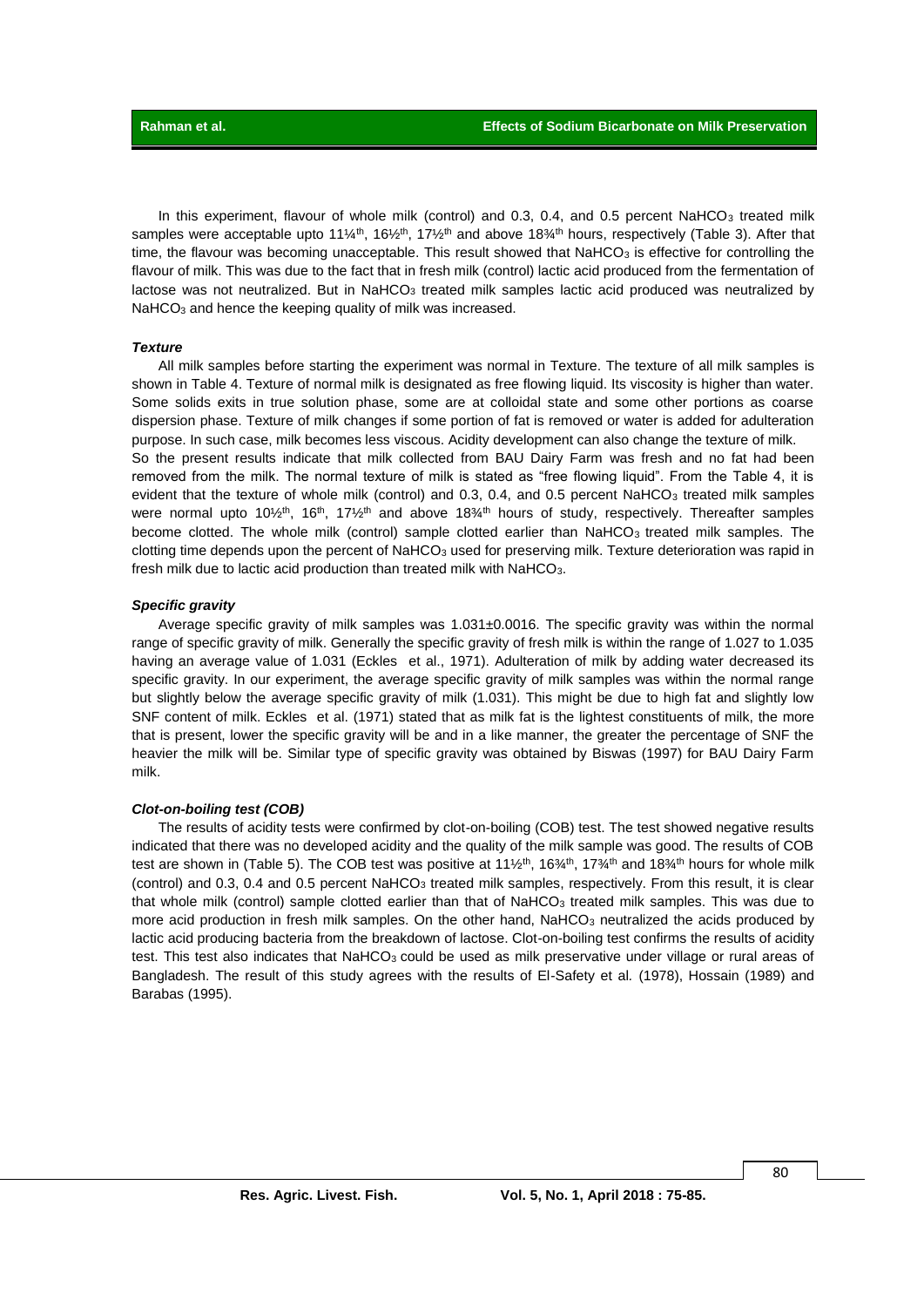|                               | <b>Treatments</b> |                  |                  |                  |  |  |  |  |  |  |  |  |
|-------------------------------|-------------------|------------------|------------------|------------------|--|--|--|--|--|--|--|--|
| Hour                          | Control           | 0.3%             | 0.4%             | 0.5%             |  |  |  |  |  |  |  |  |
| $0-6th$                       | Free flowing      | Free flowing     | Free flowing     | Free flowing     |  |  |  |  |  |  |  |  |
| 7 <sup>th</sup>               | Do                | Do               | Do               | Do               |  |  |  |  |  |  |  |  |
| 8 <sup>th</sup>               | Do                | Do               | Do               | Do               |  |  |  |  |  |  |  |  |
| 9 <sup>th</sup>               | Do                | Do               | Do               | Do               |  |  |  |  |  |  |  |  |
| 10 <sup>th</sup>              | Do                | Do               | Do               | Do               |  |  |  |  |  |  |  |  |
| $10\frac{1}{2}$ th            | Do                | Do               | Do               | Do               |  |  |  |  |  |  |  |  |
| $11\frac{1}{4}$ <sup>th</sup> | Slightly clotted  | Do               | Do               | Do               |  |  |  |  |  |  |  |  |
| $12^{th}$                     | Do                | Do               | Do               | Do               |  |  |  |  |  |  |  |  |
| 13 <sup>th</sup>              | Clotted           | Do               | Do               | Do               |  |  |  |  |  |  |  |  |
| 14 <sup>th</sup>              | Do                | Do               | Do               | Do               |  |  |  |  |  |  |  |  |
| 15 <sup>th</sup>              | Do                | Do               | Do               | Do               |  |  |  |  |  |  |  |  |
| 16 <sup>th</sup>              | Curd              | Do               | Do               | Do               |  |  |  |  |  |  |  |  |
| $16\frac{1}{2}$ <sup>th</sup> | Do                | Slightly clotted | Do               | Do               |  |  |  |  |  |  |  |  |
| $16\frac{3}{4}$ <sup>th</sup> | Do                | Do               | Do               | Do               |  |  |  |  |  |  |  |  |
| 17 <sup>th</sup>              | Do                | Do               | Do               | Do               |  |  |  |  |  |  |  |  |
| $17\frac{1}{2}$ <sup>th</sup> | Do                | Do               | Do               | Do               |  |  |  |  |  |  |  |  |
| $17\frac{3}{4}$ <sup>th</sup> | Do                | clotted          | Slightly clotted | Do               |  |  |  |  |  |  |  |  |
| 18 <sup>th</sup>              | Do                | Do               | Do               | Do               |  |  |  |  |  |  |  |  |
| $18\frac{1}{2}$ <sup>th</sup> | Do                | Do               | Do               | Do               |  |  |  |  |  |  |  |  |
| $18\frac{3}{4}$ <sup>th</sup> | Do                | Do               | Do               | Do               |  |  |  |  |  |  |  |  |
| 19 <sup>th</sup>              | Do                | Curd             | Do               | Slightly clotted |  |  |  |  |  |  |  |  |
| $19\%$ <sup>th</sup>          | Do                | Do               | clotted          | Do               |  |  |  |  |  |  |  |  |
| $19\frac{1}{2}$ th            | Do                | Do               | Do               | Do               |  |  |  |  |  |  |  |  |
| $19^{3/4}$                    | Do                | Do               | Do               | Do               |  |  |  |  |  |  |  |  |

**Table 4.** Texture quality of control and different proportions of sodium bicarbonate treated milk samples during preservation period

Legends: Control = whole milk without  $N$ aHCO<sub>3</sub> (control) and the other three parts were preserved with different levels of NaHCO<sub>3</sub> such as milk sample with 0.3% NaHCO<sub>3</sub>; milk sample with 0.4% NaHCO<sub>3</sub> and milk sample with 0.5% NaHCO<sub>3</sub>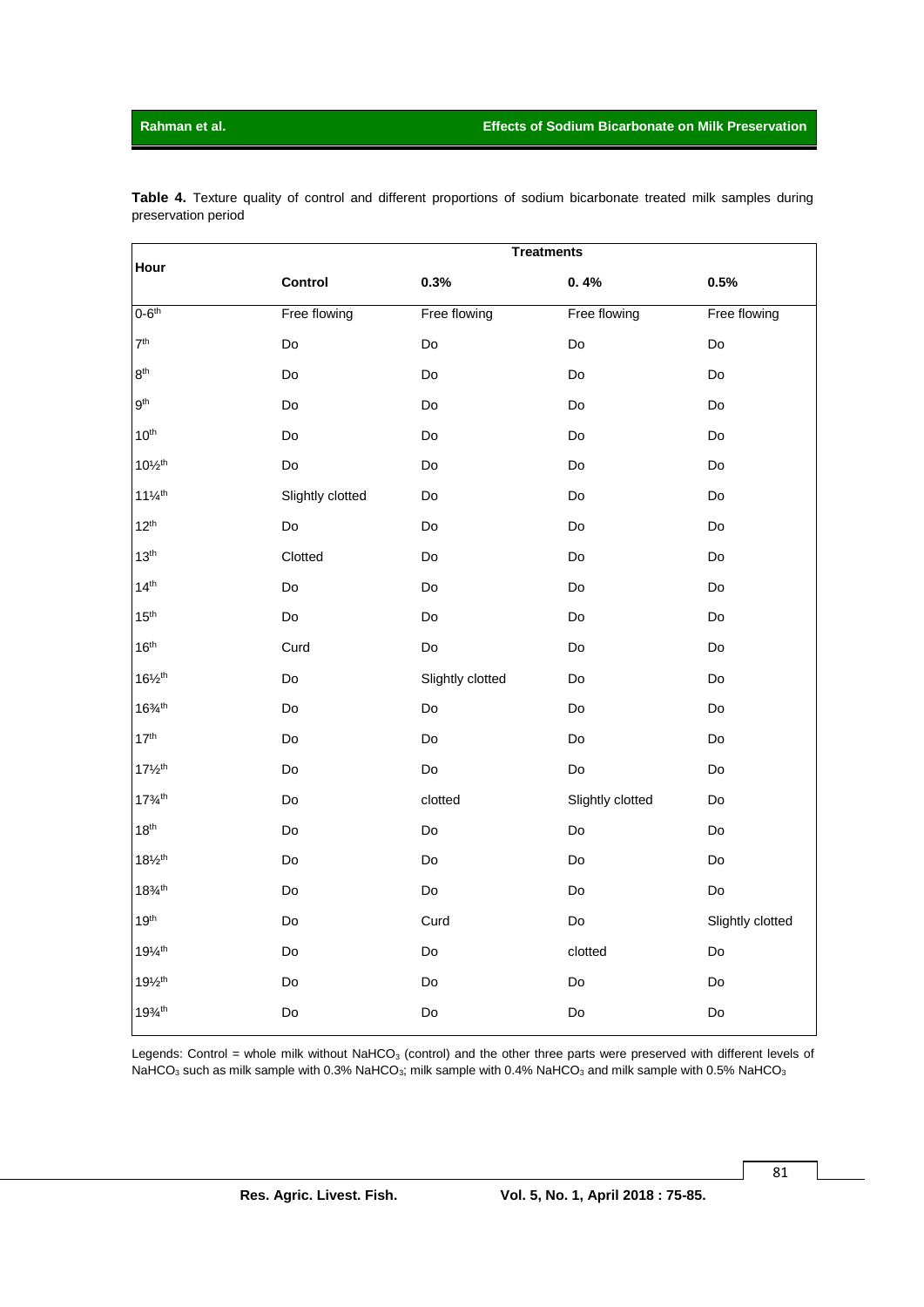| <b>Hour</b>               | <b>Treatments</b> |                          |                  |                          |  |  |  |  |  |
|---------------------------|-------------------|--------------------------|------------------|--------------------------|--|--|--|--|--|
|                           | <b>Control</b>    | 0.3%                     | 0.4%             | 0.5%                     |  |  |  |  |  |
| 0-6 <sup>th</sup> Hour    | ÷,                | $\overline{\phantom{a}}$ | $\blacksquare$   | $\overline{\phantom{a}}$ |  |  |  |  |  |
| 7 <sup>th</sup> Hour      |                   |                          |                  |                          |  |  |  |  |  |
| 8 <sup>th</sup> Hour      |                   |                          |                  |                          |  |  |  |  |  |
| 9 <sup>th</sup> Hour      |                   |                          |                  |                          |  |  |  |  |  |
| 10 <sup>th</sup> Hour     |                   |                          |                  |                          |  |  |  |  |  |
| 10% <sup>th</sup> Hour    |                   |                          |                  |                          |  |  |  |  |  |
| 111/4 <sup>th</sup> Hour  | $\ddot{}$         |                          |                  |                          |  |  |  |  |  |
| 12 <sup>th</sup> Hour     | $\ddot{}$         |                          |                  |                          |  |  |  |  |  |
| 13 <sup>th</sup> Hour     | $\ddot{}$         |                          |                  |                          |  |  |  |  |  |
| 14 <sup>th</sup> Hour     | $\ddot{}$         |                          |                  |                          |  |  |  |  |  |
| 15 <sup>th</sup> Hour     | $\ddot{}$         |                          |                  |                          |  |  |  |  |  |
| 16 <sup>th</sup> Hour     | $\ddot{}$         |                          |                  |                          |  |  |  |  |  |
| 161/2 <sup>th</sup> Hour  | $\ddot{}$         |                          |                  |                          |  |  |  |  |  |
| 16% <sup>th</sup> Hour    | $\ddot{}$         | $\ddot{}$                |                  |                          |  |  |  |  |  |
| 17th Hour                 | $\ddot{}$         | $\ddot{}$                |                  |                          |  |  |  |  |  |
| 171/ <sub>2th</sub> Hour  | +                 | +                        |                  |                          |  |  |  |  |  |
| 17% <sup>th</sup> Hour    | $\ddot{}$         | +                        | +                |                          |  |  |  |  |  |
| 18 <sup>th</sup> Hour     | $\ddot{}$         | $\ddot{}$                | $\ddot{}$        |                          |  |  |  |  |  |
| 181/2 <sup>th</sup> Hour  | +                 | +                        | $\ddot{}$        |                          |  |  |  |  |  |
| 18% <sup>th</sup> Hour    | +                 | +                        | +                | +                        |  |  |  |  |  |
| 19 <sup>th</sup> Hour     | +                 | +                        | +                | +                        |  |  |  |  |  |
| 191/4 <sup>th</sup> Hour  | $\ddot{}$         | $\ddot{}$                | $\ddot{}$        | $\ddot{}$                |  |  |  |  |  |
| 191/2 <sup>th</sup> Hour  | $\ddot{}$         | $\ddot{}$                | $\ddot{}$        | $\ddot{}$                |  |  |  |  |  |
| 19% <sup>th</sup> Hour    | $\ddot{}$         | $\ddot{}$                | $\ddot{}$        | $\ddot{}$                |  |  |  |  |  |
| Average COB positive time | $11.25 \pm 0.24$  | 16.38±0.05               | $17.63 \pm 0.03$ | 18.50±0.4                |  |  |  |  |  |

**Table 5.** Average positive COB time of milk treated under various treatments

Legends: Control means whole milk without NaHCO<sub>3</sub> and 0.3%, 0.4%, 0.5% indicates the levels of NaHCO<sub>3</sub>; Hour means hours after treatment; - = COB negative, + = COB positive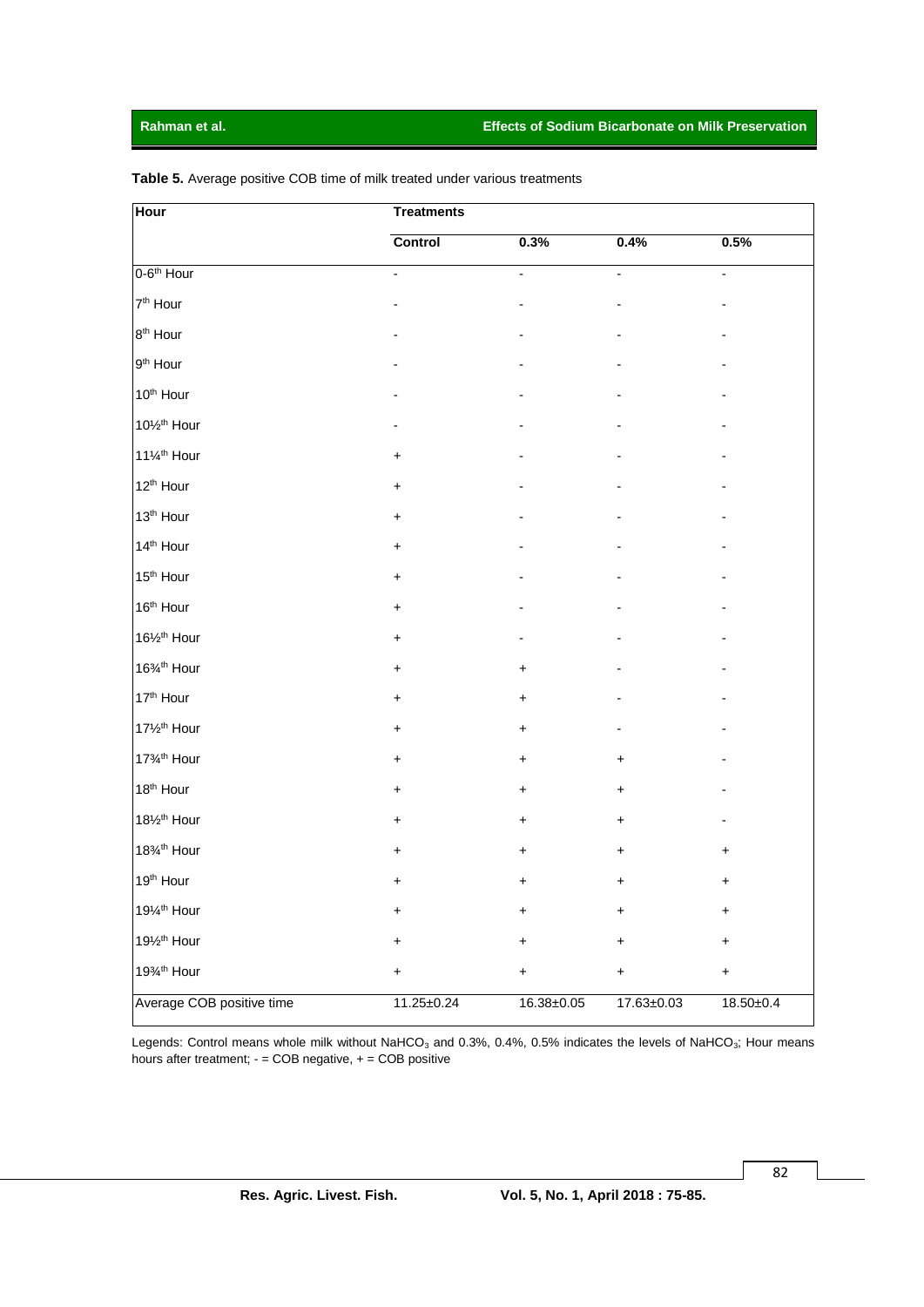#### *Alcohol test*

Initially alcohol test was negative for all type of samples but the alcohol test was positive at 12<sup>th</sup>, 17<sup>th</sup>, 18<sup>th</sup> and 19<sup>th</sup> hours for whole (control) milk and 0.3, 0.4 and 0.5 percent NaHCO<sub>3</sub> treated milk samples, respectively (Table 6). The alcohol test confirmed the results of COB test. It is clear that fresh milk samples clotted earlier than that of NaHCO3treated milk samples.

|  |  |  |  | <b>Table 6.</b> Average positive Alcohol time of milk |
|--|--|--|--|-------------------------------------------------------|
|--|--|--|--|-------------------------------------------------------|

| Hour                          | <b>Treatments</b> |                  |                  |                  |  |  |  |  |  |
|-------------------------------|-------------------|------------------|------------------|------------------|--|--|--|--|--|
|                               | Control           | 0.3%             | 0.4%             | 0.5%             |  |  |  |  |  |
| 0-6 <sup>th</sup> Hour        | $\blacksquare$    | $\Box$           | ÷,               | $\Box$           |  |  |  |  |  |
| 7 <sup>th</sup> Hour          |                   |                  |                  |                  |  |  |  |  |  |
| 8 <sup>th</sup> Hour          |                   |                  |                  |                  |  |  |  |  |  |
| $9th$ Hour                    |                   |                  |                  |                  |  |  |  |  |  |
| 10 <sup>th</sup> Hour         |                   |                  |                  |                  |  |  |  |  |  |
| 10% <sup>th</sup> Hour        |                   |                  |                  |                  |  |  |  |  |  |
| 111/4 <sup>th</sup> Hour      |                   |                  |                  |                  |  |  |  |  |  |
| 12 <sup>th</sup> Hour         | $\ddot{}$         |                  |                  |                  |  |  |  |  |  |
| 13 <sup>th</sup> Hour         | $\ddot{}$         |                  |                  |                  |  |  |  |  |  |
| 14 <sup>th</sup> Hour         | +                 |                  |                  |                  |  |  |  |  |  |
| 15 <sup>th</sup> Hour         | +                 |                  |                  |                  |  |  |  |  |  |
| 16 <sup>th</sup> Hour         | $\ddot{}$         |                  |                  |                  |  |  |  |  |  |
| 161/2 <sup>th</sup> Hour      | $\ddot{}$         |                  |                  |                  |  |  |  |  |  |
| 16% <sup>th</sup> Hour        | +                 |                  |                  |                  |  |  |  |  |  |
| 17th Hour                     | +                 | $\ddot{}$        |                  |                  |  |  |  |  |  |
| 171/2 <sup>th</sup> Hour      | $\ddot{}$         | $\ddot{}$        |                  |                  |  |  |  |  |  |
| 17% <sup>th</sup> Hour        | $\ddot{}$         | $\ddot{}$        |                  |                  |  |  |  |  |  |
| 18 <sup>th</sup> Hour         | $\ddot{}$         | $\ddot{}$        | $\pmb{+}$        |                  |  |  |  |  |  |
| 181/2 <sup>th</sup> Hour      | +                 | $\ddot{}$        | +                |                  |  |  |  |  |  |
| 18% <sup>th</sup> Hour        | +                 | $\ddot{}$        | +                |                  |  |  |  |  |  |
| 19 <sup>th</sup> Hour         | $\ddot{}$         | $\ddot{}$        | +                | +                |  |  |  |  |  |
| 191/4 <sup>th</sup> Hour      | $\pmb{+}$         | $\ddot{}$        | $\pmb{+}$        |                  |  |  |  |  |  |
| 191/2 <sup>th</sup> Hour      | +                 | +                | +                |                  |  |  |  |  |  |
| 19% <sup>th</sup> Hour        | +                 | +                | +                | +                |  |  |  |  |  |
| Average alcohol positive time | $12.03 \pm 0.46$  | $17.12 \pm 0.04$ | $18.01 \pm 0.03$ | $19.04 \pm 0.07$ |  |  |  |  |  |

Legends: Control means whole milk without NaHCO<sub>3</sub> and 0.3%, 0.4%, 0.5% indicates the levels of NaHCO<sub>3</sub>; Hour means hours after treatment;  $-$  = Alcohol negative,  $+$  = Alcohol positive

83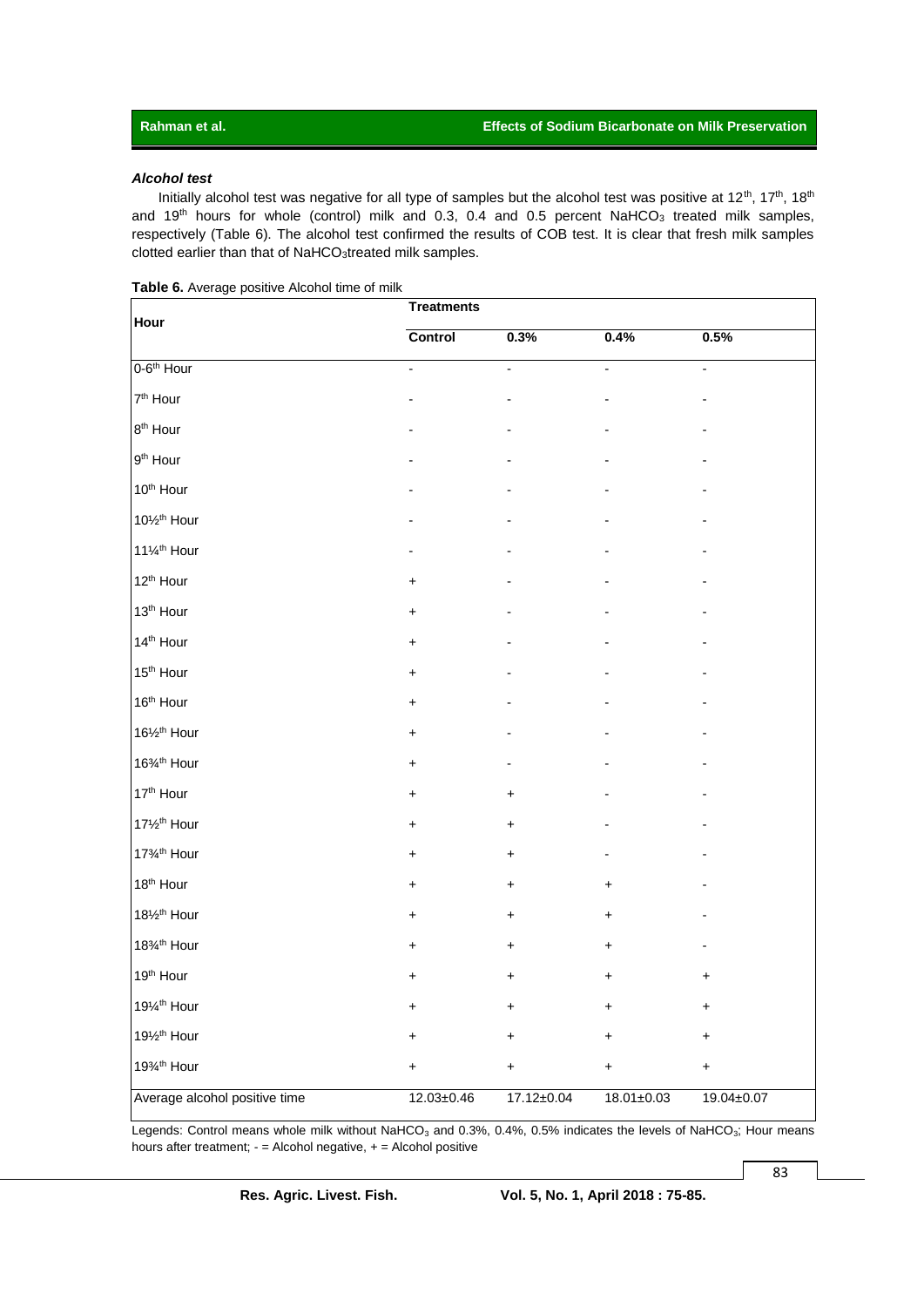#### **Rahman et al. Effects of Sodium Bicarbonate on Milk Preservation**

|                     |  |  |  |  | Table 7. Average acidity of control and different proportions of sodium bicarbonate treated milk samples during |  |  |
|---------------------|--|--|--|--|-----------------------------------------------------------------------------------------------------------------|--|--|
| preservation period |  |  |  |  |                                                                                                                 |  |  |

| Hour                          | <b>Treatments</b> |          |          |          |  |  |  |
|-------------------------------|-------------------|----------|----------|----------|--|--|--|
|                               | Control           | 0.3%     | 0.4%     | 0.5%     |  |  |  |
| 0                             | 0.1175            | 0.1172   | 0.1175   | 0.1170   |  |  |  |
| 2 <sup>nd</sup>               | 0.1250            | 0.1185   | 0.1185   | 0.1188   |  |  |  |
| 4 <sup>th</sup>               | 0.1288            | 0.1263   | 0.1220   | 0.1225   |  |  |  |
| 6 <sup>th</sup>               | 0.1413            | 0.1345   | 0.1333   | 0.1325   |  |  |  |
| 7 <sup>th</sup>               | 0.1525            | 0.1375   | 0.1375   | 0.1363   |  |  |  |
| 8 <sup>th</sup>               | 0.1567            | 0.1400   | 0.1388   | 0.1363   |  |  |  |
| 9 <sup>th</sup>               | 0.1638            | 0.1463   | 0.1400   | 0.1375   |  |  |  |
| 10 <sup>th</sup>              | 0.1800            | 0.1483   | 0.1438   | 0.1410   |  |  |  |
| $10\frac{1}{2}$ th            | 0.1938            | 0.1500   | 0.1458   | 0.1423   |  |  |  |
| $11\frac{1}{4}$ <sup>th</sup> | 0.2150            | 0.1518   | 0.1488   | 0.1438   |  |  |  |
| $12^{th}$                     | 0.2225            | 0.1553   | 0.1600   | 0.1538   |  |  |  |
| 13 <sup>th</sup>              | 0.2400            | 0.1688   | 0.1663   | 0.1613   |  |  |  |
| 14 <sup>th</sup>              | 0.2503            | 0.1788   | 0.1713   | 0.1675   |  |  |  |
| 15 <sup>th</sup>              | 0.2713            | 0.1960   | 0.1888   | 0.1813   |  |  |  |
| 16 <sup>th</sup>              | 0.2963            | 0.2188   | 0.1988   | 0.1913   |  |  |  |
| $16\frac{1}{2}$ <sup>th</sup> | 0.3390            | 0.2195   | 0.2075   | 0.1950   |  |  |  |
| $16\frac{3}{4}$ th            | 0.3565            | 0.2308   | 0.2138   | 0.2000   |  |  |  |
| 17 <sup>th</sup>              | 0.3875            | 0.2463   | 0.2225   | 0.2063   |  |  |  |
| $17\frac{1}{2}$ <sup>th</sup> | 0.4113            | 0.2700   | 0.2300   | 0.2175   |  |  |  |
| $17^{3/1h}$                   | 0.4238            | 0.2963   | 0.2425   | 0.2238   |  |  |  |
| 18 <sup>th</sup>              | 0.4503            | 0.3320   | 0.2563   | 0.2338   |  |  |  |
| $18\frac{1}{2}$ <sup>th</sup> | 0.4768            | 0.3703   | 0.2900   | 0.2488   |  |  |  |
| $18\%$ <sup>th</sup>          | 0.4975            | 0.3985   | 0.3158   | 0.2625   |  |  |  |
| 19 <sup>th</sup>              | 0.5280            | 0.4280   | 0.3400   | 0.2958   |  |  |  |
| 191/4 <sup>th</sup>           | 0.5478            | 0.4438   | 0.3798   | 0.3173   |  |  |  |
| 191/ <sub>2th</sub>           | 0.5628            | 0.4623   | 0.4165   | 0.3478   |  |  |  |
| $19^{3/1h}$                   | 0.5825            | 0.4980   | 0.4538   | 0.3693   |  |  |  |
| Mean                          | 0.280229          | 0.211575 | 0.189692 | 0.177967 |  |  |  |
| SD                            | 0.15              | 0.12     | 0.09     | 0.07     |  |  |  |
| <b>LSD</b>                    |                   |          | 0.0123   |          |  |  |  |
| Significance                  | $***$             |          |          |          |  |  |  |

### **Chemical parameters**

#### *Acidity test*

Results of acidity test are shown in Table 7. Mean initial acidity of experimental samples was 0.1173±0.49.Generally acidity of normal milk samples are within the range of 0.10 to 0.20 (Eekles *el al.,* 1971). Similar types of acidity (0.13%) were reported by Biswas (1997) for BAU Dairy Farm milk. Acidity test of milk is a good indicator of milk quality. Fresh milk shows an acidity of about 0.12% which is due to the presence of citrate, phosphate, carbon-dioxide and milk casein. If the milk samples is kept for several hours without

84